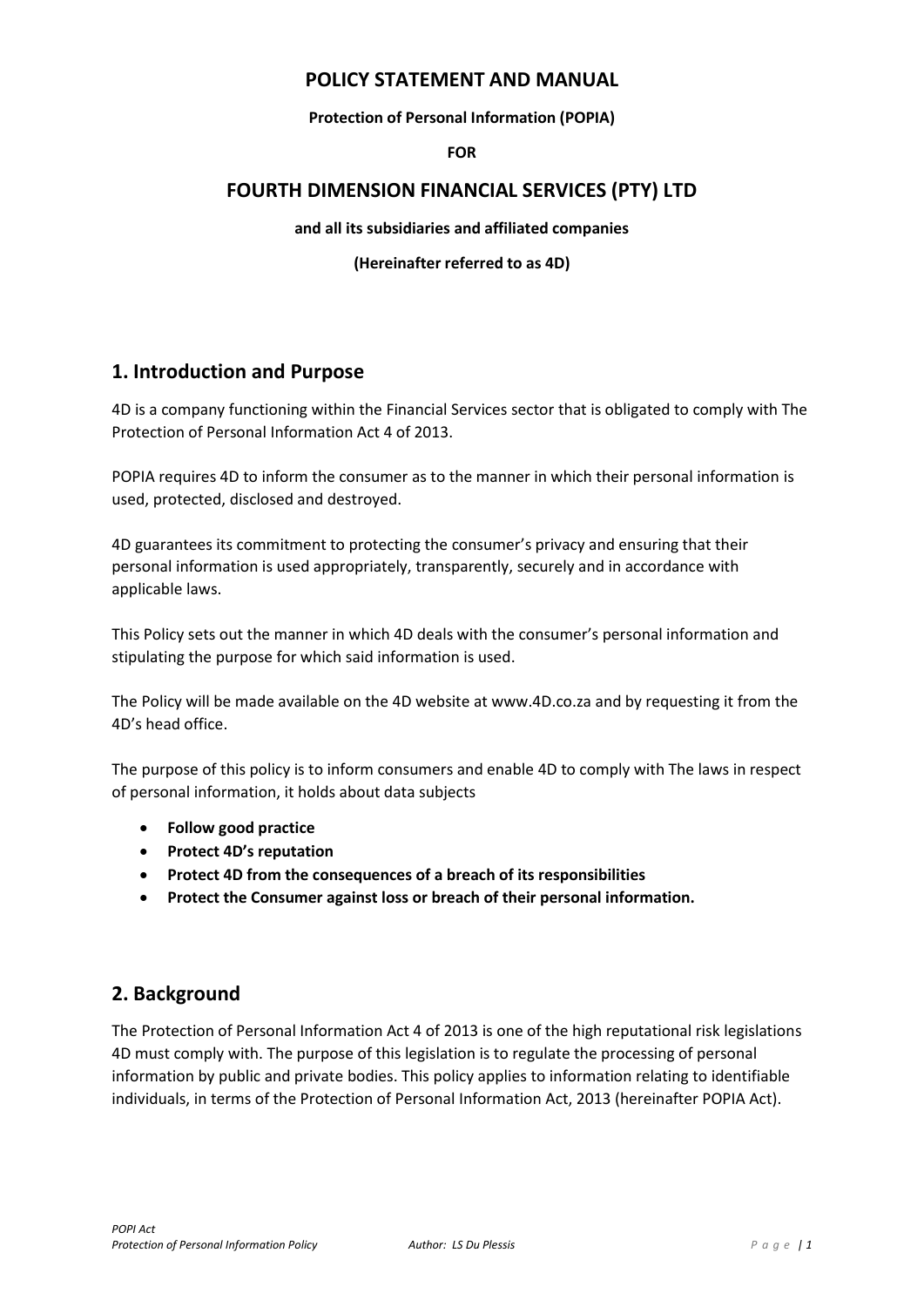# **3. Definitions**

**Data subject** means the person to whom personal information relates

**POPIA** refers to the Protection of Personal Information Act 4 of 2013

**Processing** means any operation or activity or any set of operations, whether or not by automatic means, concerning personal information, including:

• the collection, receipt, recording, organisation, collation, storage, updating or modification, retrieval, alteration, consultation or use dissemination by means of transmission, distribution or making available in any other form; or merging, linking, as well as restriction, degradation, erasure or destruction of information.

**Record** means any recorded information) regardless of form or medium, including any of the following

- writing of any material
- information produced, recorded or stored by means of any tape-recorder, computer equipment,
	- a) whether hardware or software or both, or other device, and any material subsequently derived from information so produced, recorded or stored label, marking or other writing that identifies or describes anything of which it forms part, or to which it is attached by any means: book, map, plan, graph or drawing, photograph, film, negative, tape or other device in which one or more visual images are embodied so as to be capable, with or without the aid of some other equipment, of being reproduced in the possession or under the control of a responsible party
	- b) whether or not it was created by a responsible party and
	- c) regardless of when it came into existence.

**Responsible party** means a public or private body or any other person which, alone or in conjunction with others determines the purpose of and means for processing personal information.

**Personal Information** means information relating to an identifiable, living, natural person, and where it is applicable, an identifiable, existing juristic person, including, but not limited to

- information relating to the race, gender, sex, pregnancy, marital status, national, ethnic or social origin, colour, sexual orientation, age, physical or mental health, wellbeing, disability, religion, conscience, belief, culture, language and birth of the person.
- information relating to the education or the medical, financial, criminal or employment history of the person
- any identifying number, symbol, e-mail address, physical address, telephone number, location information, online identifier or other particular assignment to the person
	- a) the biometric information of the person
	- b) the personal opinions, views or preferences of the person
	- c) correspondence sent by the person that is implicitly or explicitly of a private or confidential nature or further correspondence that would reveal the contents of the original correspondence
	- d) the views or opinions of another individual about the person and
	- e) the name of the person if it appears with other personal information relating to the person or if the disclosure of the name itself would reveal information about the person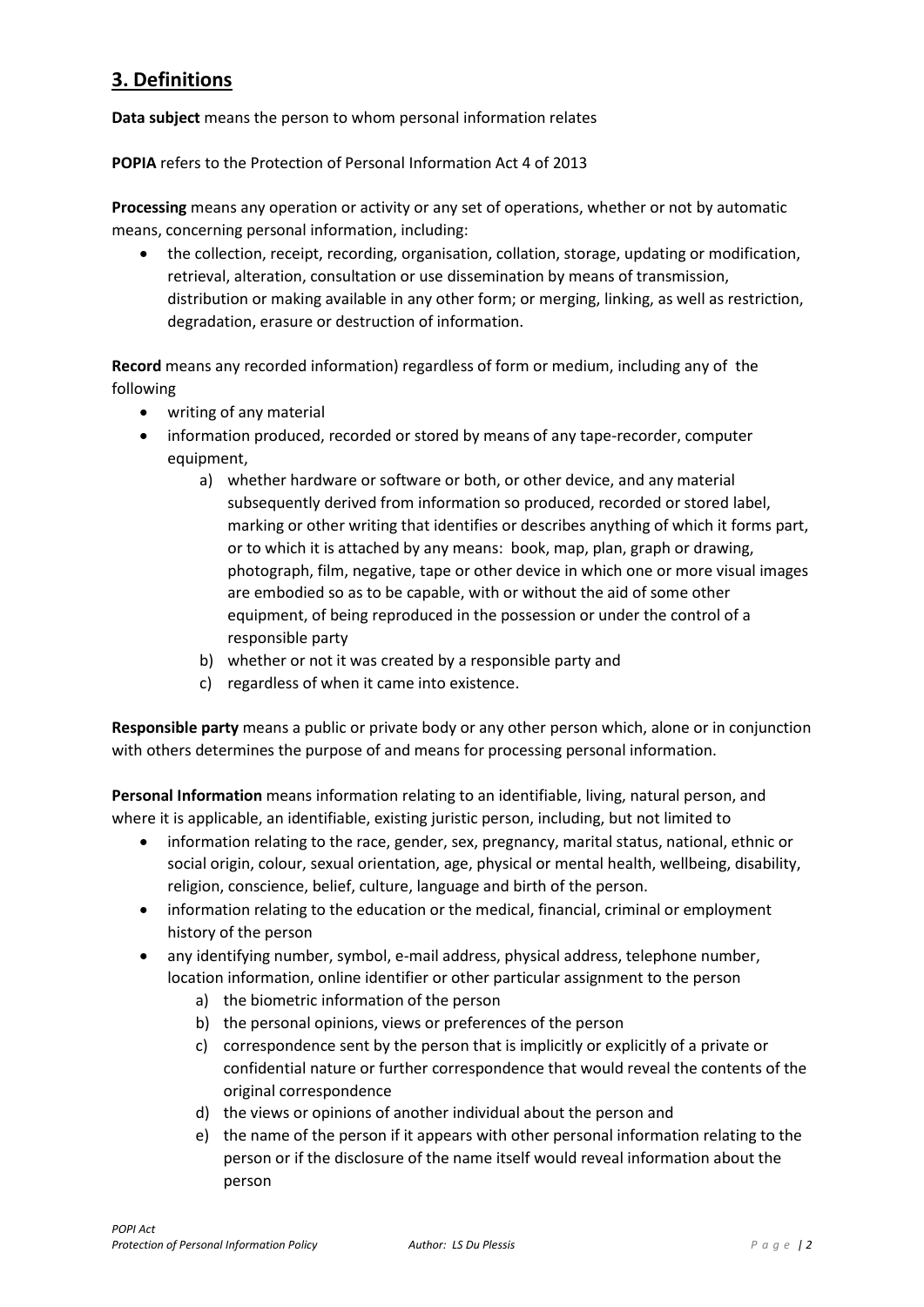# **4. Policy Statement and Responsibilities**

4D guarantees its commitment to protecting the client and consumer's privacy and ensuring their Personal information is used appropriately, transparently, securely and in accordance with applicable laws, as far as it applies to our specific industry.

## **5. Compliance with regard to Protection of Personal Information.**

### **Data subjects has the following rights.**

- Objection to the use of personal information.
- Notification if information is being used for something other than what was consented for.
- Establishing whether the responsible party holds information.
- Request that information can be corrected, destructed or deleted.
- Refuse processing for direct marketing by unsolicited electronic communications.
- Lodge a complaint with the Information Regulator.
- Institute civil proceedings. (Sec 99)

#### **Conditions for lawful processing**

#### • **Accountability**

The Responsible party must ensure that the conditions set out in the Act and all the measures that give effect to such conditions, are complied with at the time of the determination of the purpose and means of the processing and during the processing itself.

#### • **Processing Limitations**

Data subjects must consent.

Consent is necessary to carry out actions to conclude or perform a contract to which the data subject is a party.

Processing compliance with an obligation imposed by law.

Must process to protect the legitimate interest of data subject.

For proper performance of public law duty by a public body.

Pursue legitimate interest of other responsible party or third party to whom the information was supplied.

Data subject may withdraw consent.

Data subject may object on reasonable grounds.

#### • **Specific Purpose**

Personal Information must be collected for a specific, explicitly defined and lawful purpose related to the function or activity of the responsible party.

The data subject must be made aware of the purpose of the collection.

Records must not be retained any longer than is necessary for achieving the purpose for which it was collected unless:

- o further retention is required by law.
- o the responsible party is reasonably required to keep it.
- o retention is required by a contract between the parties.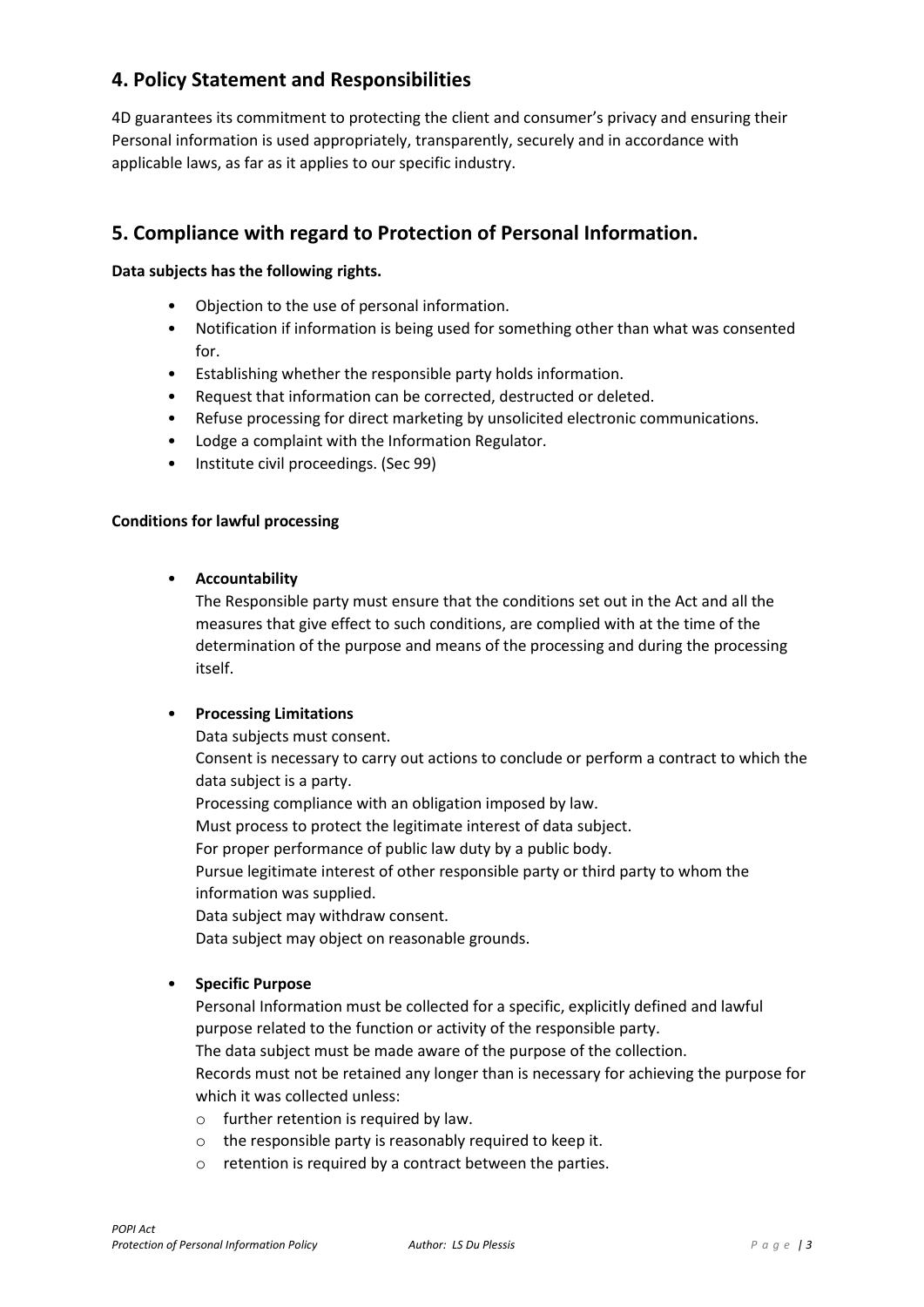- o the data subject consents to the further retention.
- $\circ$  Personal Information must be destroyed, deleted or de-identified as soon as is reasonably practical. Destruction or deletion must be done in a manner that prevents its reconstruction in an intelligible form.
- o The information officer shall ensure that the information collected will not be used for any other purpose before obtaining the individual's approval, unless the new purpose is required by law.
- $\circ$  The information officer shall ensure that a person collecting personal information will be able to explain to the individual why this is being done.
- o The Information officer shall ensure that limited collection, limited use, disclosure, and retention principles are respected in identifying why personal information is to be collected.

### • **Limiting collection and further processing**

- a) Must be in accordance or compatible with the purpose for which it was collected.
- b) The Responsible Party shall ensure that personal information will not be collected indiscriminately, but by fair and lawful means, and be limited to what is necessary to fulfil the specific purpose for which the Personal Information is being collected.

### **Personal Information may only be processed if:**

- o the data subject consents to the processing.
- o processing is necessary for the conclusion or performance of a contract to which the data subject is a party.
- o there is a legal obligation to do the processing.
- o processing protects the legitimate interests of the data subject.
- o processing is necessary for the proper performance of a public law duty by a public body.
- o processing is necessary for the pursuit of legitimate interests of the responsible party.
- o A data subject may object, at any time, on reasonable grounds, to the processing of their Personal information. The responsible party may then no longer process the Personal information.

#### **Personal Information must be collected directly from the data subject except if:**

- o the information is contained in a public record or has deliberately been made public by the data subject.
- o the data subject has consented to the collection from another source.
- o collection from another source would not prejudice a legitimate interest of the data subject.
- o Collection from another source is necessary:
- o to maintain law and order
- o to enforce legislation concerning the collection of revenue
- o for the conduct of court or tribunal proceedings
- o in the interests of national security
- o to maintain the legitimate interests of the responsible party
- o compliance would prejudice a lawful purpose of the collection; or
- o compliance is not reasonably practicable in the circumstances of the particular case.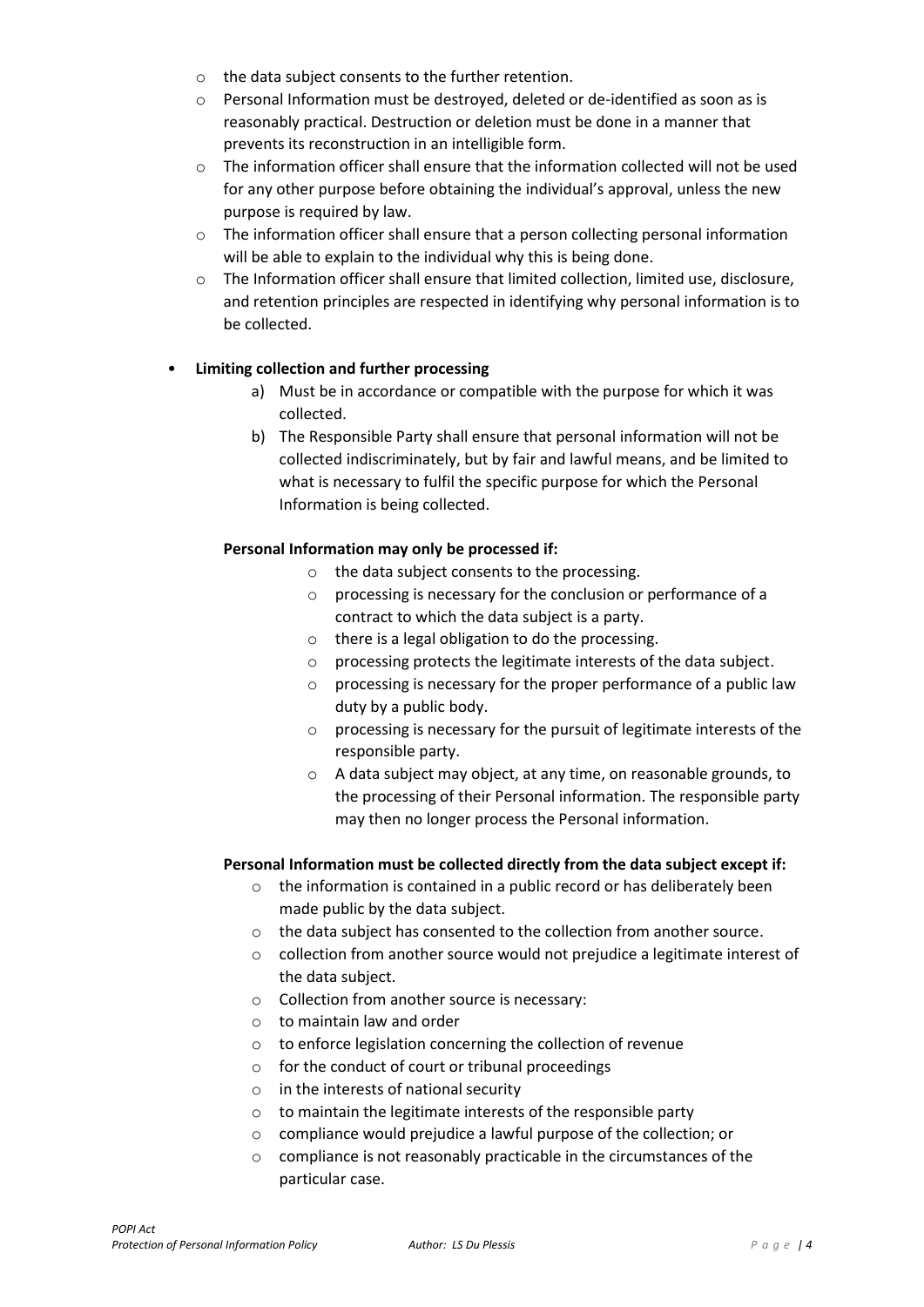o Further processing must be compatible with the purpose for which it was collected, unless the data subject gives consent to the further processing.

### • **Information quality**

a) Information must be complete, accurate, not misleading and updated where necessary.

#### • **Openness**

4D must take reasonably practicable steps to ensure the Data Subject is aware of:

- b) the information being collected.
- c) the name and address of the Responsible Party.
- d) the purpose for which the information is being collected.
- e) whether or not the supply of the information is voluntary or mandatory.
- f) the consequences of failure to provide the information.
- g) any particular law authorising the requiring of the collection.
- h) the right of access to and the right to rectify the information collected.
- i) the fact that, where applicable, the responsible party intends to transfer the information to a third country/international organisation and the level of protection afforded by that third country/organisation; and
- j) the right to object to the processing of the information. This must be done prior to collecting Personal information if the Personal information is collected directly from the data subject, or in any other case as soon as is reasonably practical after collection.

### • **Security Safeguards**

a) Responsible party must secure the integrity and confidentiality of personal information in its possession or under its control by taking appropriate, reasonable technical organisational measures.

#### **Anyone processing Personal information on behalf of a responsible party must:**

- o treat the information as confidential and not disclose it unless required by law;
- o apply the same security measures as the responsible party;
- o the processing must be governed by a written contract ensuring safeguards are in place; and
- o if domiciled outside the Republic, comply with local protection of personal information laws.

#### **The Data Subject may request responsible party to:**

- o correct or delete Personal information that is inaccurate, irrelevant, excessive, out of date, incomplete, misleading or obtained unlawfully.
- o delete or destroy Personal information that the responsible party is no longer authorised to retain.
- o The Officer shall ensure that all employees and volunteers know the importance of keeping personal information confidential.
- o The Officer shall ensure that care is taken when personal information is disposed of or destroyed to prevent unauthorized parties from gaining access to it.
- o Responsible party should notify data subject and Regulator of any breach of data.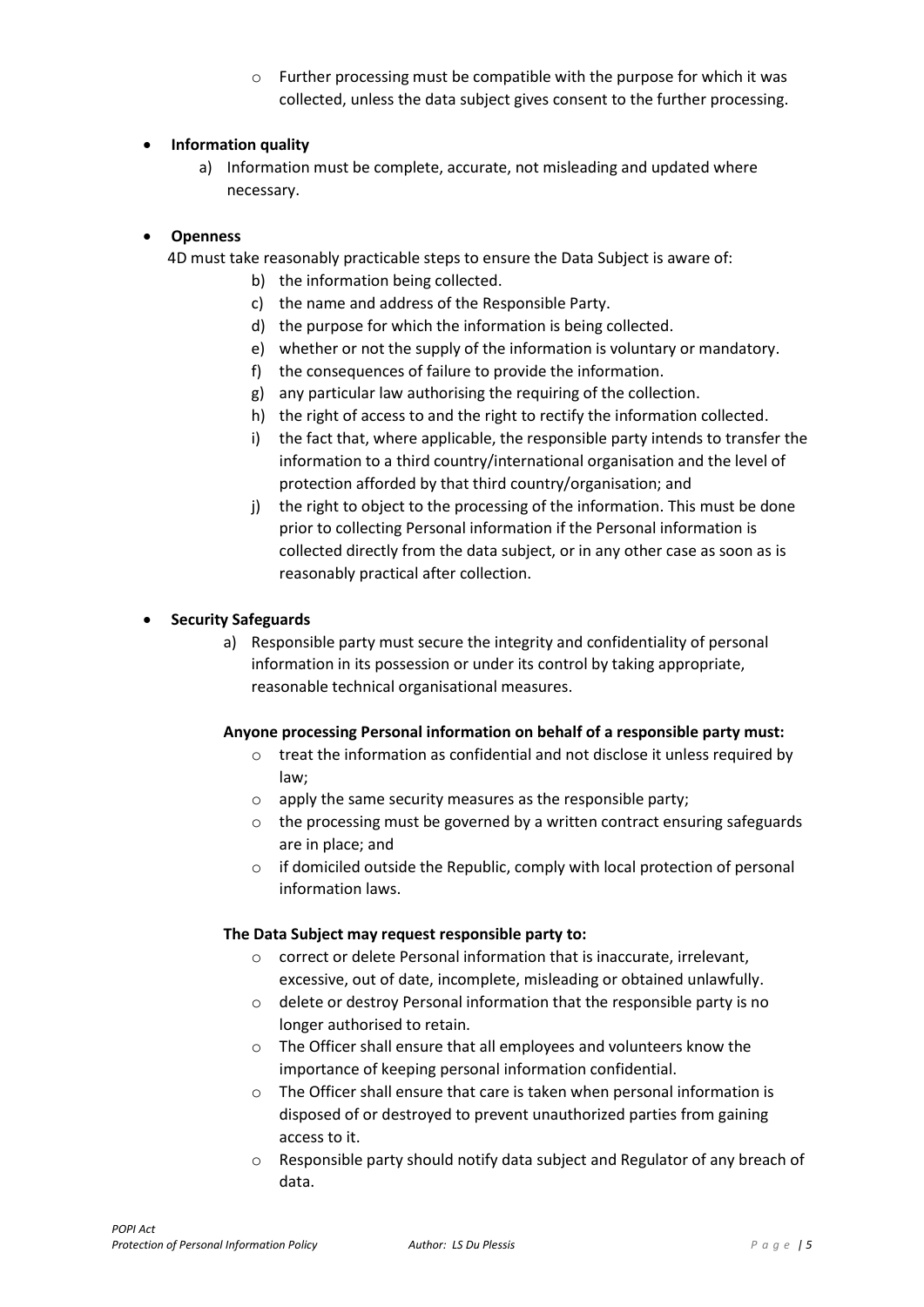## **6. Information Regulator**

- It has jurisdiction throughout the Republic of South Africa.
- Is independent and is subject only to the Constitution.
- Must exercise its powers and perform its functions in accordance with the Act and Promotion of access to Information Act and
- Is accountable to the National Assembly.
- Enforces Offences and Penalties.
- Minor Offences imposed by the Regulator can be a fine and/or imprisonment up to 12 months.
- Major Offences imposed by the Regulator can be a fine and/or imprisonment up to 10 years.

## **7. Information Officer Responsibilities**

The Core focus or duties under POPIA for the Information officer will be the following, but not limited to:

- Encourage compliance with the information protection conditions in terms of Section 55 of POPIA.
- Developing, publishing and maintaining a POPIA Policy which addresses all relevant provisions of the POPIA Act.
- Reviewing the POPIA Act and periodic updates as published.
- Ensuring that POPIA Act induction training takes place for all staff.
- Ensuring that periodic communication awareness on POPIA Act responsibilities takes place.
- Ensuring that Privacy Notices for internal and external purposes are developed and published.
- Handling data subject access requests.
- Approving unusual or controversial disclosures of personal data.
- Approving contracts with Data Operators.
- Ensuring that appropriate policies and controls are in place for ensuring the information quality of Personal information.
- Ensuring that appropriate Security Safeguards in line with the POPIA Act for personal information are in place.
- Consider requests made pursuant to POPIA.
- Work with the Regulator in relation to investigations conducted pursuant to Chapter 6 against 4D.
- Identify and govern all privacy related risks.
- Map all activities performed concerning the collection and storage of Personal information.
- Map all privacy laws and industry codes relevant to our activities.
- If applicable, know, understand, and ensure corporate compliance with all relevant laws of foreign jurisdictions in which we conduct business.
- Coordinate the development, implementation, and maintenance of corporate customer (external) and employee (internal) privacy policies.
- Ensure compliance with corporate privacy policies and procedures throughout the body.
- Liaise with Human Resources and Legal Departments to ensure standards of disciplinary action and sanction for non-compliance.
- Create standards or scripts for responding to customer or public enquiries.
- Create and implement procedures and standards to facilitate customer verification of captured and stored personal information files.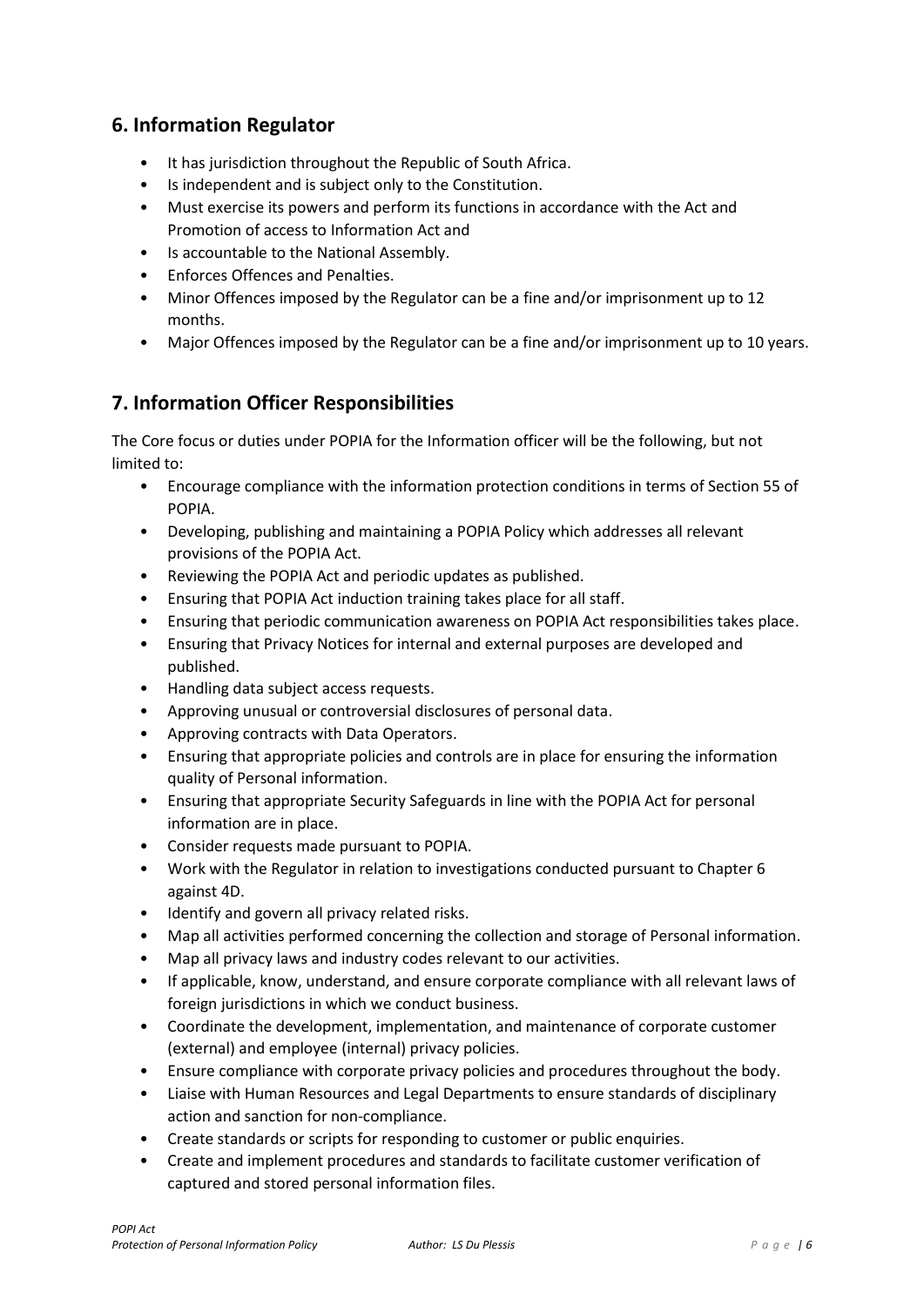- Monitor and control the privacy requirements and responsibilities of information processing service providers or operators in terms of sections 20 and 21 of POPIA.
- Manage breach and incident investigation processes.
- Create and implement our privacy breach management plan, privacy alerts, and other privacy related operational issues.
- Create standards and procedures to manage any compromise in the security of the stored personal information correctly and appropriately.
- Investigate, analyse and document all privacy related incidents and complaints.
- Apply investigation findings to update standards, processes and systems as an on-going operational improvement routine.

## **8. Trans border Information flows.**

### **a) Scope**

- The scope of this aspect of the policy is defined by the provisions of the POPIA Act Chapter 9.
- **b) Trans border Information flows.**
	- 4D will ensure that the POPIA Act Chapter 9, section 72 is fully complied with.
	- Compliance with section 72 will be achieved through the use of the necessary contractual commitments from the relevant third parties.

### **9. Safeguarding client information.**

It is a requirement of POPIA to adequately protect the Personal Information we hold and to avoid unauthorized access and use of your Personal information. We will continuously review our security controls and processes to ensure that your Personal Information is secure.

The following procedures are in place in order to protect the consumer's Personal Information:

- The 4D Group information officer is Laurika du Plessis whose details are available below and who is responsible for compliance with the conditions of the lawful processing of personal information and other provisions of POPIA.
- This Policy has been put in place throughout the 4D Group and training on this policy and the POPIA Act have already taken place and will take place during 2020/21.
- The 4D Group has done a risk assessment to determine where the risk to our clients lie.
- We have identified the relevant role players and appointed the correct people to safeguard your personal information, we have mapped our activities, recorded how to process lawfully and have implemented the correct action items.
- We have identified quick wins and have implemented the following:
	- o Incident Response Policy.
	- o Privacy Policy.
	- o PAIA Manual.
	- o POPIA Policy.
	- o Awareness Training and risk assessment.
	- o We have implemented access control.
	- o We have proper Non-Disclosure agreements and Service Level Agreements in place.